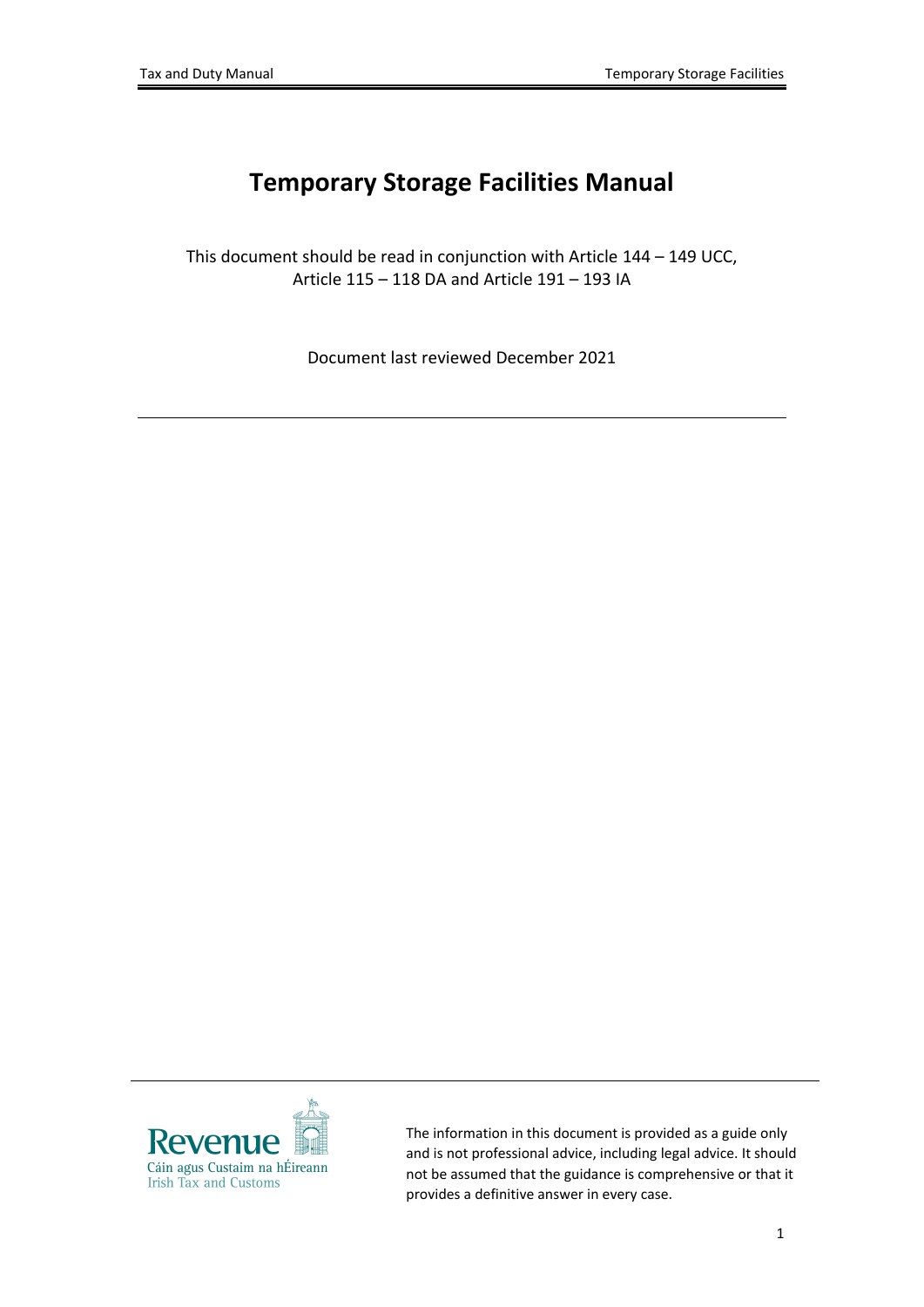## **Table of Contents**

| 1              |                                                                                        |
|----------------|----------------------------------------------------------------------------------------|
| 1.1            | Change over from Customs Code to Union Customs Code4                                   |
| 1.2            |                                                                                        |
| 1.3            |                                                                                        |
| $\overline{2}$ | Application for Authorisation of Temporary Storage facility (UCC Article 148) 5        |
| 2.1            |                                                                                        |
| 2.2            |                                                                                        |
| 2.3            |                                                                                        |
| 2.4            | Authorisation involving more than one Member State. (Article 191 IA) 8                 |
|                | 2.4.1                                                                                  |
|                | 2.4.2                                                                                  |
| 2.5            |                                                                                        |
| 2.6            | How long can goods be stored in a temporary storage facility?10                        |
| 3              |                                                                                        |
| 3.1            |                                                                                        |
| 3.2            |                                                                                        |
| 3.3            |                                                                                        |
| 3.4            |                                                                                        |
| 3.5            |                                                                                        |
| 4              |                                                                                        |
| 5              |                                                                                        |
| 5.1            | Who can lodge the Temporary Storage Declaration (Article 145(3) UCC)? 12               |
| 5.2            |                                                                                        |
| 5.3            |                                                                                        |
| 6              |                                                                                        |
| 6.1            | How is temporary storage of goods ended? (Article 149 UCC)13                           |
| 6.2            |                                                                                        |
| 6.3            | What is required for goods, which are re-exported?13                                   |
| 6.4            |                                                                                        |
|                | Appendix I - Legislation governing Authorisation to operate Temporary Storage          |
|                |                                                                                        |
|                | Appendix II - Conditions relating to the granting of approval of Temporary Storage. 16 |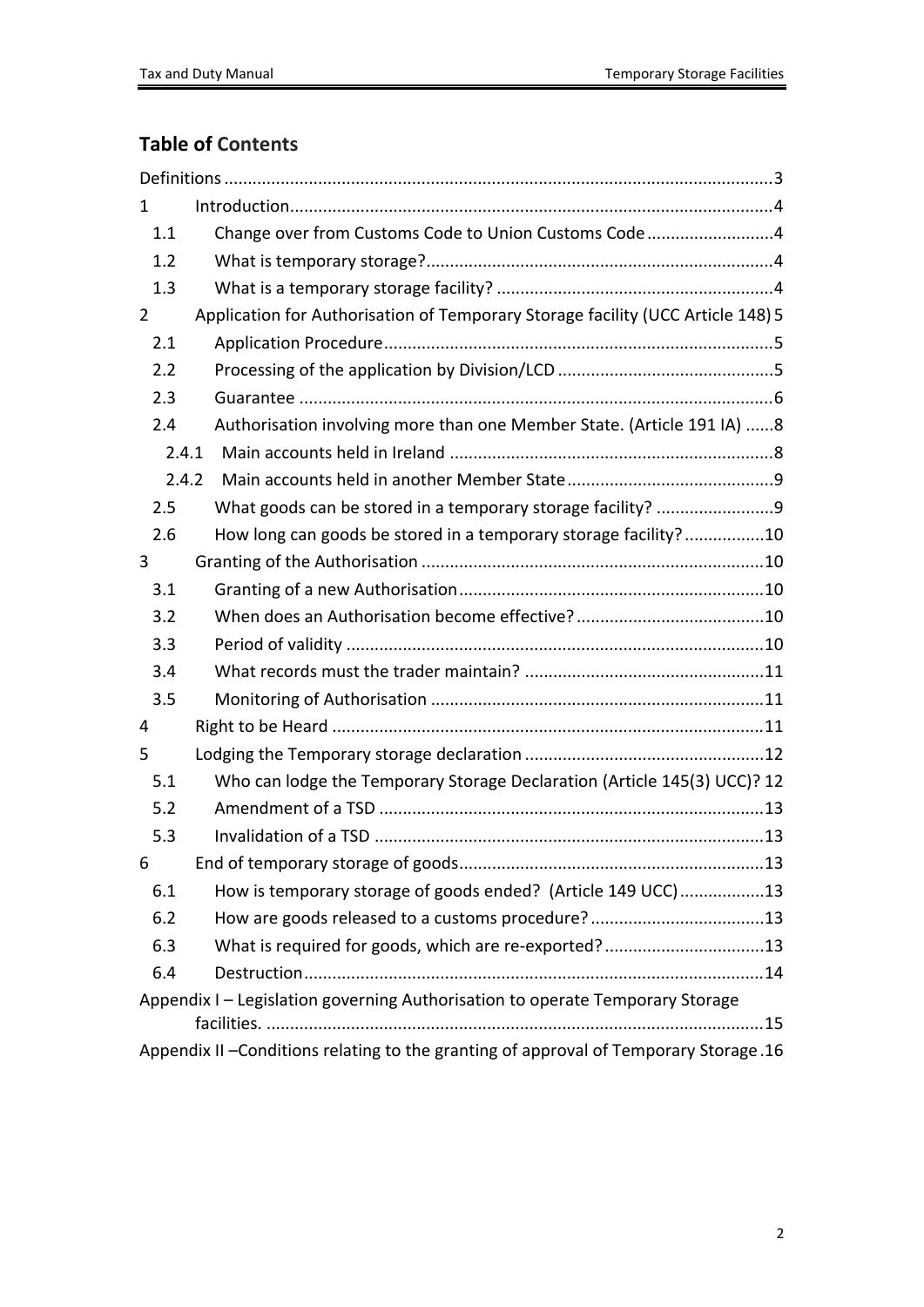## <span id="page-2-0"></span>Definitions

In the context of this instruction:

"Union Customs Code" refers to EU Council Regulation 952/2013 establishing the Union Customs Code;

"DA" refers to the Delegated Act; **Commission Regulation (EC) No. 2015/2446**

"IA" refers to the Implementing Act; **Commission Regulation (EC) No. 2015/2447**

"Customs Procedure" means any of the following procedures under which goods may be placed in accordance with the Code:

- release for free circulation;
- special procedures (transit, warehousing, temporary admission, end-use, inward processing and outward processing) and
- export.

"CDS" refers to the Customs Decision System that allows traders to use an EU trader portal to apply for and manage customs decisions electronically.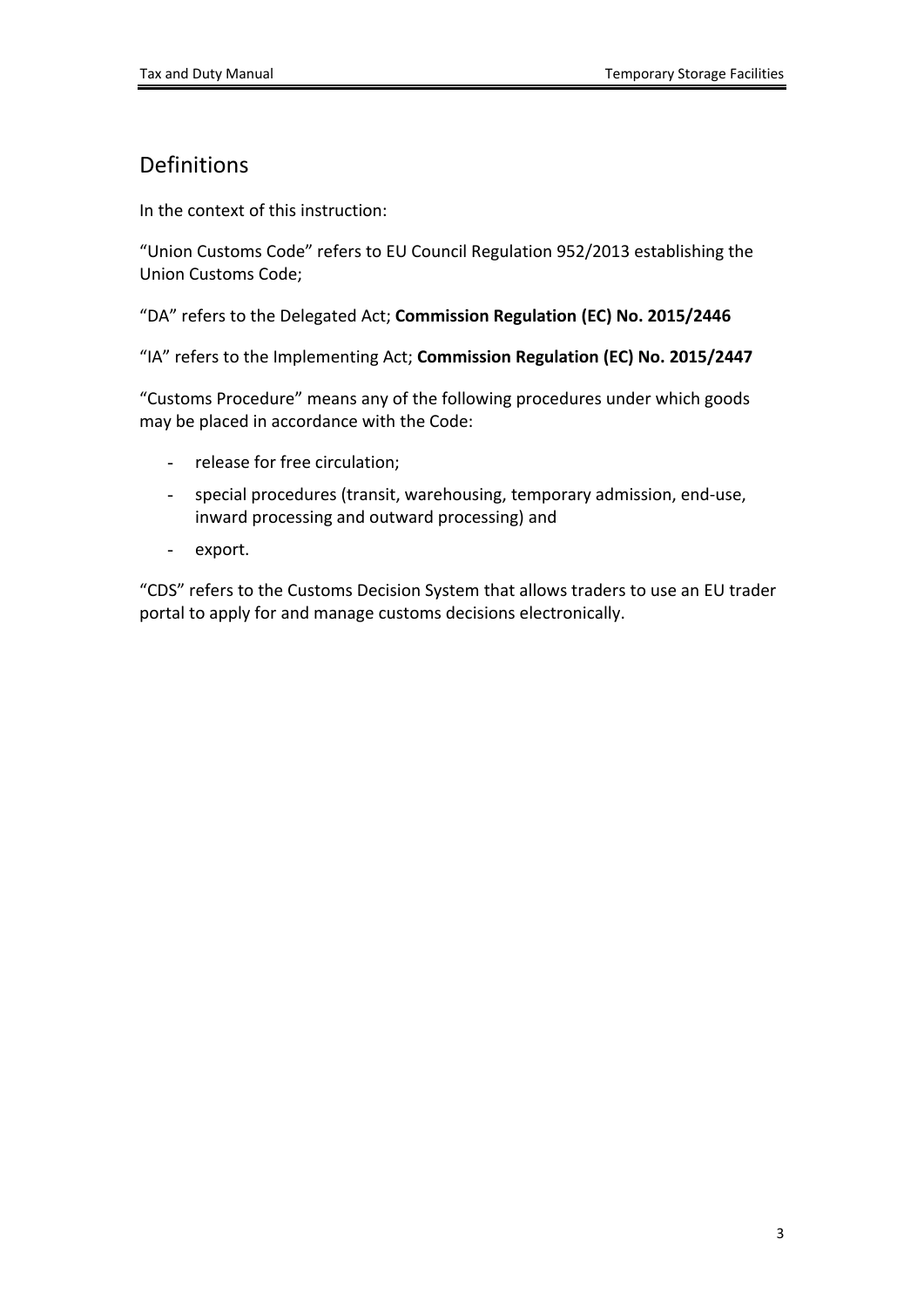### <span id="page-3-0"></span>1 Introduction

### <span id="page-3-1"></span>1.1 Change over from Customs Code to Union Customs Code

Temporary Storage Facilities are provided for in the Union Customs Code (UCC), Articles 144-152, the Delegated Act (DA) Articles 115-118 and the Implementing Act (IA) Articles 191-193 (see correspondence table at Appendix I).

The main changes introduced in the UCC are:

- Non-Union goods can now remain in a temporary storage facility for a period of 90 days and
- The requirement to provide a Comprehensive Guarantee to cover a potential or existing customs debt.

After 1<sup>st</sup> May 2016 all existing authorisations for temporary storage facilities must be reassessed and a new authorisation issued in line with the UCC. These reassessments must be completed at the latest by 1<sup>st</sup> May 2019. All new applications for temporary storage facilities will be assessed under the UCC provisions. [Union](https://www.revenue.ie/en/tax-professionals/legislation/union-customs-code/index.aspx) [Customs](https://www.revenue.ie/en/tax-professionals/legislation/union-customs-code/index.aspx) [Code](https://www.revenue.ie/en/tax-professionals/legislation/union-customs-code/index.aspx) [information](https://www.revenue.ie/en/tax-professionals/legislation/union-customs-code/index.aspx).

#### <span id="page-3-2"></span>1.2 What is temporary storage?

Temporary storage is not a customs procedure. Temporary Storage means the situation of non-Union goods temporarily stored under customs supervision in the period between their presentation to customs and being placed under a customs procedure, re-exported or destroyed.

#### <span id="page-3-3"></span>1.3 What is a temporary storage facility?

A temporary storage facility is a customs approved place inside or outside the approved area of a sea or airport, where non-Union goods are placed in storage prior to being placed under a customs procedure or re-exported.

The facility must be authorised by the customs authorities as a temporary storage facility.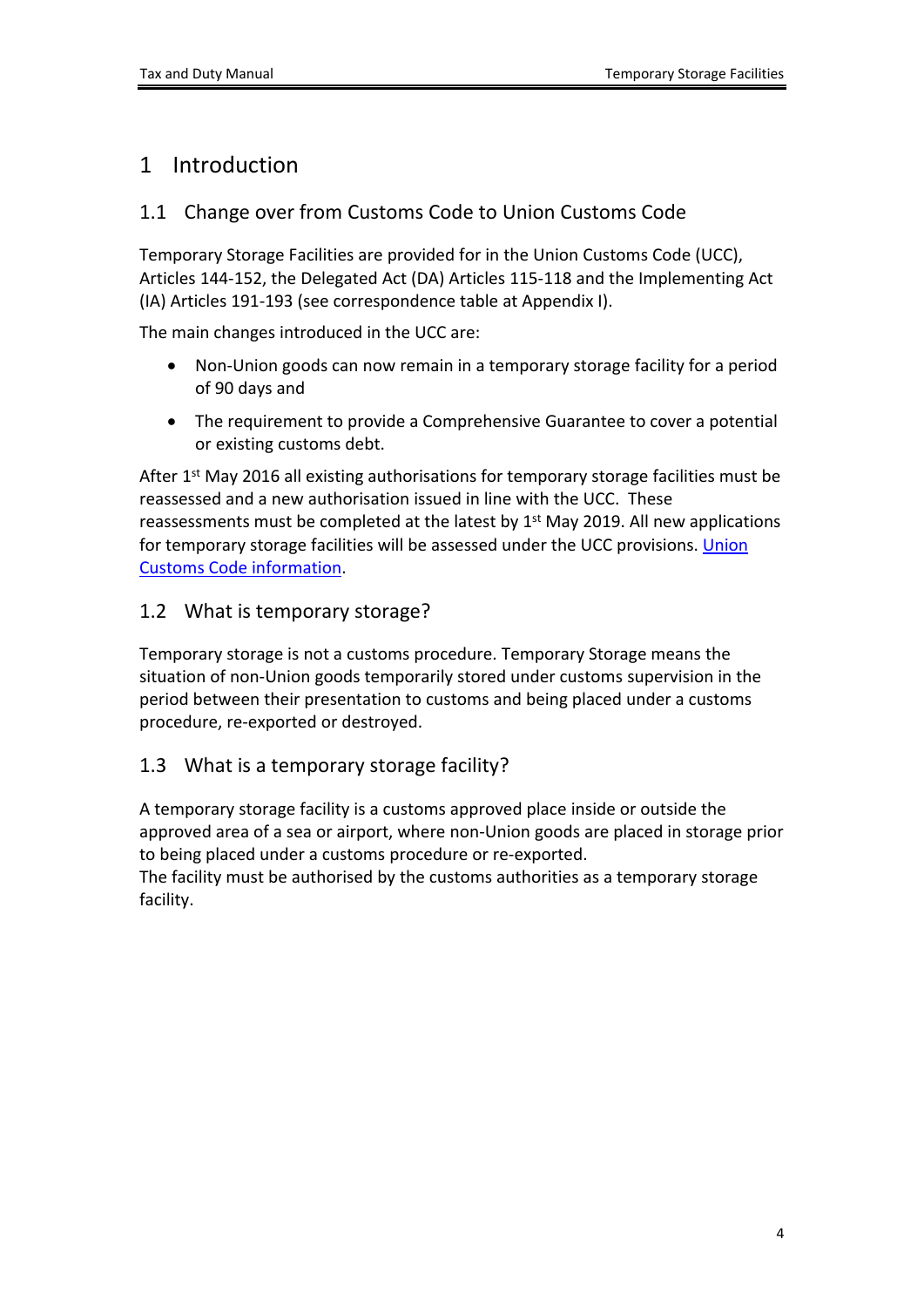## <span id="page-4-0"></span>2 Application for Authorisation of Temporary Storage facility (UCC Article 148)

### <span id="page-4-1"></span>2.1 Application Procedure

Applications is made by way of the new EU Customs Decision system which can be accessed at [Customs](https://customs.ec.europa.eu/taxud/uumds/cas/uumds-wayf/wayf?loginRequestId=ECAS_LR-135236-du4Kc8O0PIhzK4j93KnUTMDPO3jvxhprzzzWpEgDhdLyUfMRAihsPEhwynVyRB5IgwRyyAmiyzbcuznqvMTL645G-CiDsmZJBYJeWTISU4pQFMO-DxB0DfaCgiZU50t4kraFzoTY6jRNaMHCvVbclOg1kic) [Decision](https://customs.ec.europa.eu/taxud/uumds/cas/uumds-wayf/wayf?loginRequestId=ECAS_LR-135236-du4Kc8O0PIhzK4j93KnUTMDPO3jvxhprzzzWpEgDhdLyUfMRAihsPEhwynVyRB5IgwRyyAmiyzbcuznqvMTL645G-CiDsmZJBYJeWTISU4pQFMO-DxB0DfaCgiZU50t4kraFzoTY6jRNaMHCvVbclOg1kic) [System](https://customs.ec.europa.eu/taxud/uumds/cas/uumds-wayf/wayf?loginRequestId=ECAS_LR-135236-du4Kc8O0PIhzK4j93KnUTMDPO3jvxhprzzzWpEgDhdLyUfMRAihsPEhwynVyRB5IgwRyyAmiyzbcuznqvMTL645G-CiDsmZJBYJeWTISU4pQFMO-DxB0DfaCgiZU50t4kraFzoTY6jRNaMHCvVbclOg1kic) [-](https://customs.ec.europa.eu/taxud/uumds/cas/uumds-wayf/wayf?loginRequestId=ECAS_LR-135236-du4Kc8O0PIhzK4j93KnUTMDPO3jvxhprzzzWpEgDhdLyUfMRAihsPEhwynVyRB5IgwRyyAmiyzbcuznqvMTL645G-CiDsmZJBYJeWTISU4pQFMO-DxB0DfaCgiZU50t4kraFzoTY6jRNaMHCvVbclOg1kic) [Trader](https://customs.ec.europa.eu/taxud/uumds/cas/uumds-wayf/wayf?loginRequestId=ECAS_LR-135236-du4Kc8O0PIhzK4j93KnUTMDPO3jvxhprzzzWpEgDhdLyUfMRAihsPEhwynVyRB5IgwRyyAmiyzbcuznqvMTL645G-CiDsmZJBYJeWTISU4pQFMO-DxB0DfaCgiZU50t4kraFzoTY6jRNaMHCvVbclOg1kic) [Portal.](https://customs.ec.europa.eu/taxud/uumds/cas/uumds-wayf/wayf?loginRequestId=ECAS_LR-135236-du4Kc8O0PIhzK4j93KnUTMDPO3jvxhprzzzWpEgDhdLyUfMRAihsPEhwynVyRB5IgwRyyAmiyzbcuznqvMTL645G-CiDsmZJBYJeWTISU4pQFMO-DxB0DfaCgiZU50t4kraFzoTY6jRNaMHCvVbclOg1kic)

All applications, including those for renewal or amendment of existing Authorisations, must be submitted through the CDS.

Authorisations & Reliefs Unit will then carry out the following tasks:

- Check that all of the necessary information to process the application has been supplied by the applicant (including all necessary supporting documents, including maps, drawings etc.)
- Ensure an application for Comprehensive Guarantee is submitted;
- Forward a copy of the application to the relevant Division/LCD with a request for a report on the suitability of the trader to operate a temporary storage facility.

The trader will be informed via the CDS by Authorisations & Reliefs Unit whether the conditions for the acceptance of their application are fulfilled within 30 days of the date on which the application was received.

The trader will be informed of the decision by Authorisations & Reliefs Unit within 120 days of the date of acceptance of their application.

Time limits for issuing a decision that involves more than one Member State are detailed in section 2.4.

### <span id="page-4-2"></span>2.2 Processing of the application by Division/LCD

The Control Officer should then contact the trader and arrange a meeting. The purpose of the meeting is to ensure that satisfactory arrangements are in place. The Control Officer should examine the proposed premises, the accounting procedures and the stock control systems. The Control Officer should also explain to the trader the obligations which must be fulfilled by anyone availing of a temporary storage facility. The trader should provide a written undertaking allowing Revenue right of entry to the premises. Where the trader is a company, a senior executive in charge should be consulted to ensure that management are aware of their obligations under this authorisation (Authorisation at Appendix II).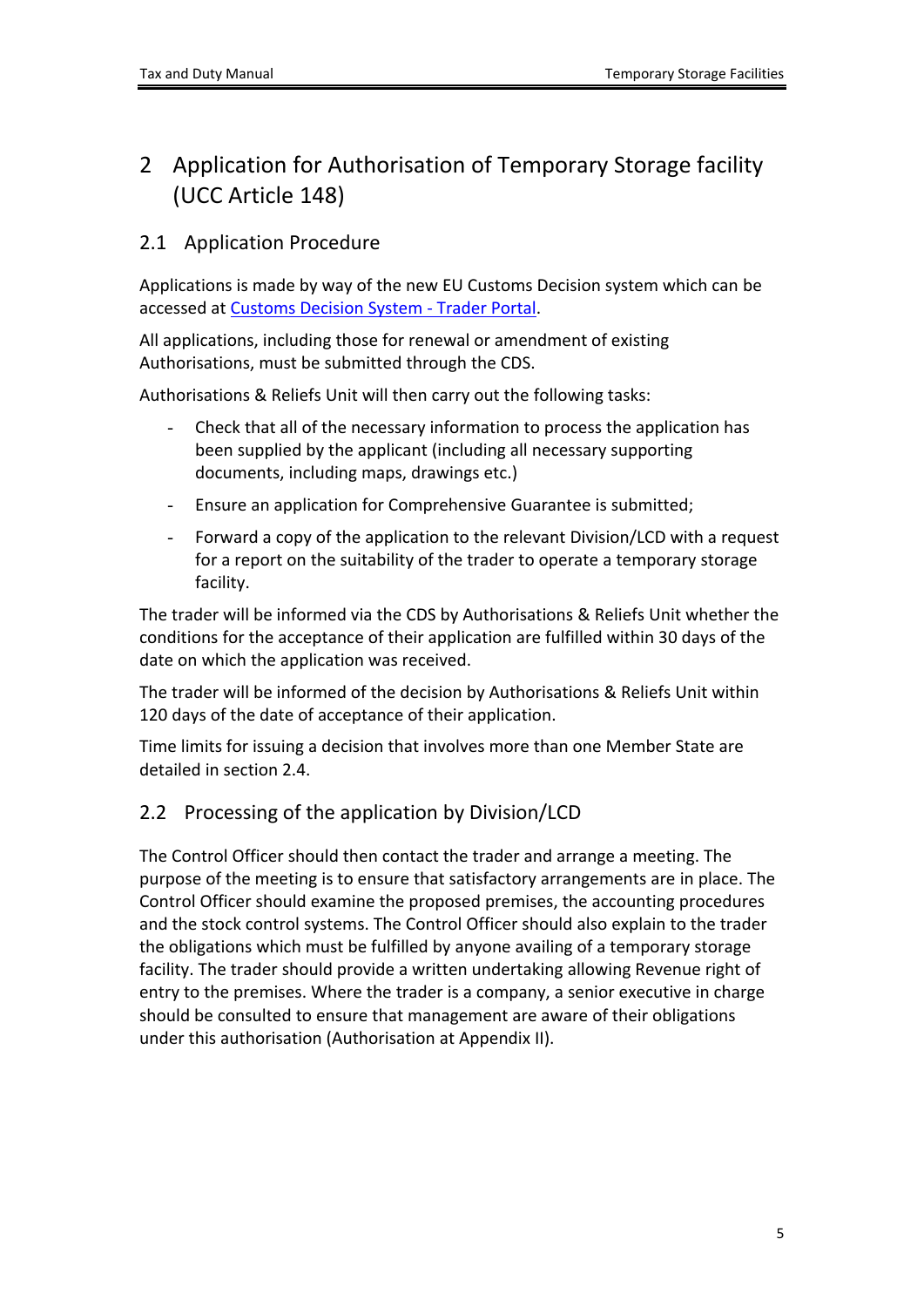The Control Officer should confirm that:

- the applicant is established in the Union;
- a verifiable and accurate stock control and accounting system is in place;
- official supervision and checks can be effected without the need for an administrative system which is out of proportion to the economic needs involved;
- the applicant is capable of fulfilling the obligations that arise from the storage of goods and of complying with the conditions of approval governing the Authorisation see Appendix III;
- the intended premises is suitable with regard to security, access arrangements, health and safety and storage facilities;
- if the application includes goods which may present a danger or are likely to spoil other goods or require special storage facilities, the premises must be equipped to store such goods;
- the facilities are not used for the purpose of retail sale;
- the facilities are exclusively operated by the holder of the authorisation;
- they have details of the highest amount of duty and other charges applicable on any single consignment relating to the recent 12 month period in order to calculate the amount of guarantee required and
- a guarantee is provided.

#### <span id="page-5-0"></span>2.3 Guarantee

#### **(UCC, Articles 89 and 148)**

An Authorisation will not issue until an appropriate guarantee has been provided. The purpose of the guarantee is to secure duties suspended on goods in temporary storage.

There are two Guarantee options – Individual and Comprehensive. An Individual Guarantee will only cover a single customs declaration, operation or customs procedure where as a Comprehensive Guarantee will cover all customs declarations, operations or customs procedures. Therefore, while in theory there are two options, in reality for temporary storage the most feasible option is a Comprehensive Guarantee.

The guarantee may be provided in the form of either a cash deposit or a guarantee of undertaking from a surety provider.

An application for a Comprehensive Guarantee should be made at the same time as the renewal of or application for a temporary storage authorisation (see [Guidelines](https://www.revenue.ie/en/customs-traders-and-agents/comprehensive-guarantee-and-guarantee-waivers/index.aspx) [on](https://www.revenue.ie/en/customs-traders-and-agents/comprehensive-guarantee-and-guarantee-waivers/index.aspx) [Comprehensive](https://www.revenue.ie/en/customs-traders-and-agents/comprehensive-guarantee-and-guarantee-waivers/index.aspx) [Guarantees\)](https://www.revenue.ie/en/customs-traders-and-agents/comprehensive-guarantee-and-guarantee-waivers/index.aspx).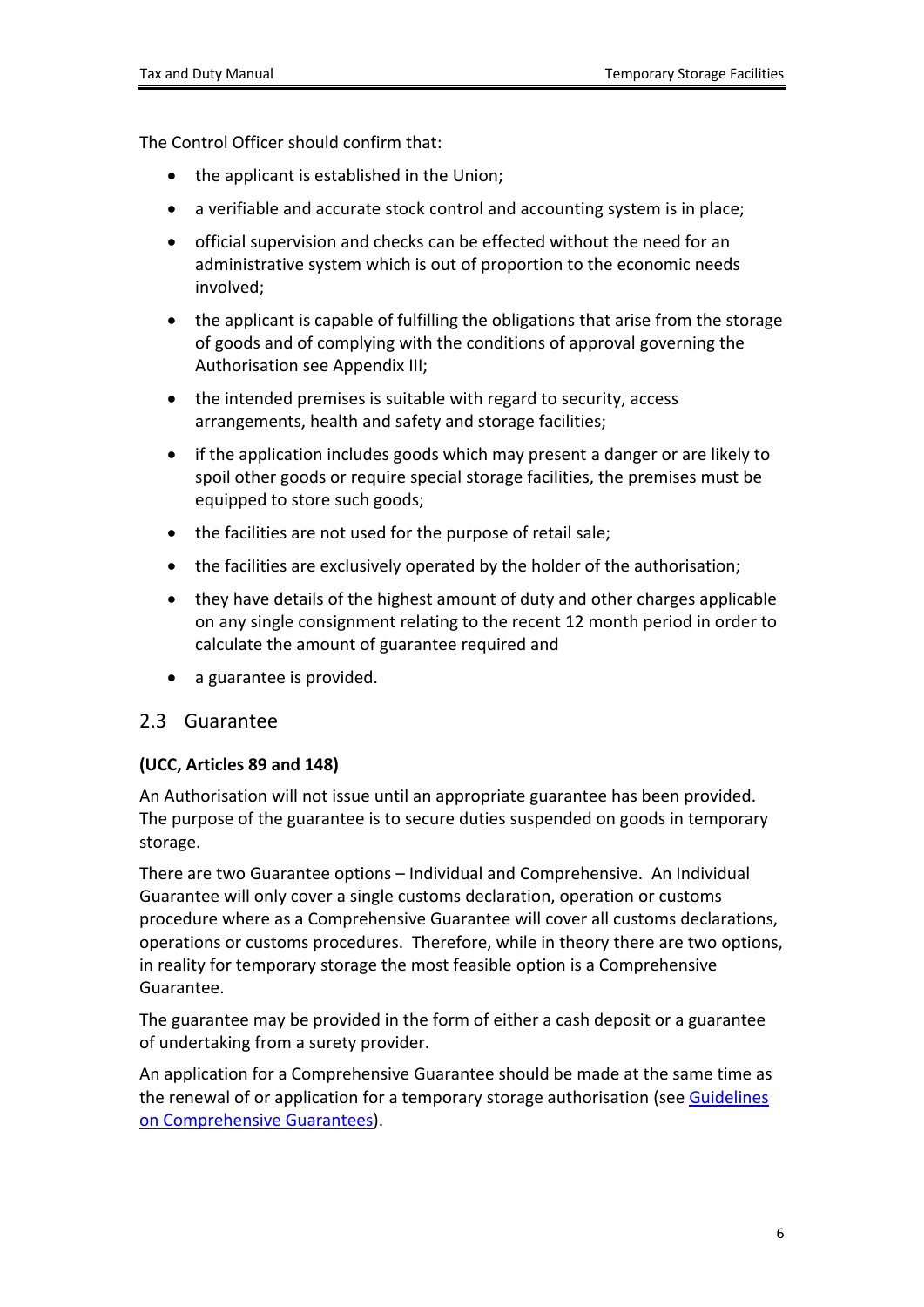The reference amount of the comprehensive guarantee should be calculated using one of the following methods.

**Variant 1** – basic method of calculation where records and estimation data are available (**this method can be applied where there is an uniform distribution of value of goods placed under Temporary Storage over the preceding 12 months period**)

- Value of goods placed under temporary storage **in one year**: €10,000,000.00
- Maximum Duty Rate applicable to goods stored in that place: 10 %
- Maximum period of discharge: two weeks
- Annual duty exposure: EUR 10,000,000.00 x 10 % = € 1,000,000.00
- $\bullet$  Weekly duty exposure: EUR 1,000,000.00/ 52 weeks = € 19,230.00
- Reference amount: **EUR 19,230.00 x2 weeks = € 38,460.00**

#### **Variant 2** – no historical records available

The reference amount should be established on the basis of the value of goods which may be placed under the temporary storage at a given point in time according to the storage capacity of the holder of the authorisation. The value of goods could be estimated according to the business volume estimation for that specific facility.

- Maximum value of goods which may be placed under temporary storage at a given point in time: e.g. €115,000.00
- Maximum Duty Rate: 10 %
- VAT Rate: 23 %
- Calculation of the reference amount regarding import duty:  $£115,000 \times 10$ % = **€11,500.00**
- Calculation of reference amount for other charges:  $£126,500 \times 23 \%$  = **€29,095.00**
- Reference amount (VAT & Duty €11,500 plus €29,095) = **€40,595.00**

#### **Variant 3** – container based storage

Operators of temporary storage where containers are stored could be allowed to use this method of assessment.

The number of containers stored in temporary storage at a given point in time may be determined according to the storage capacity or being calculated as maximum stock of that facility.

The value per container could be either a calculated average amount or the insurance value per container.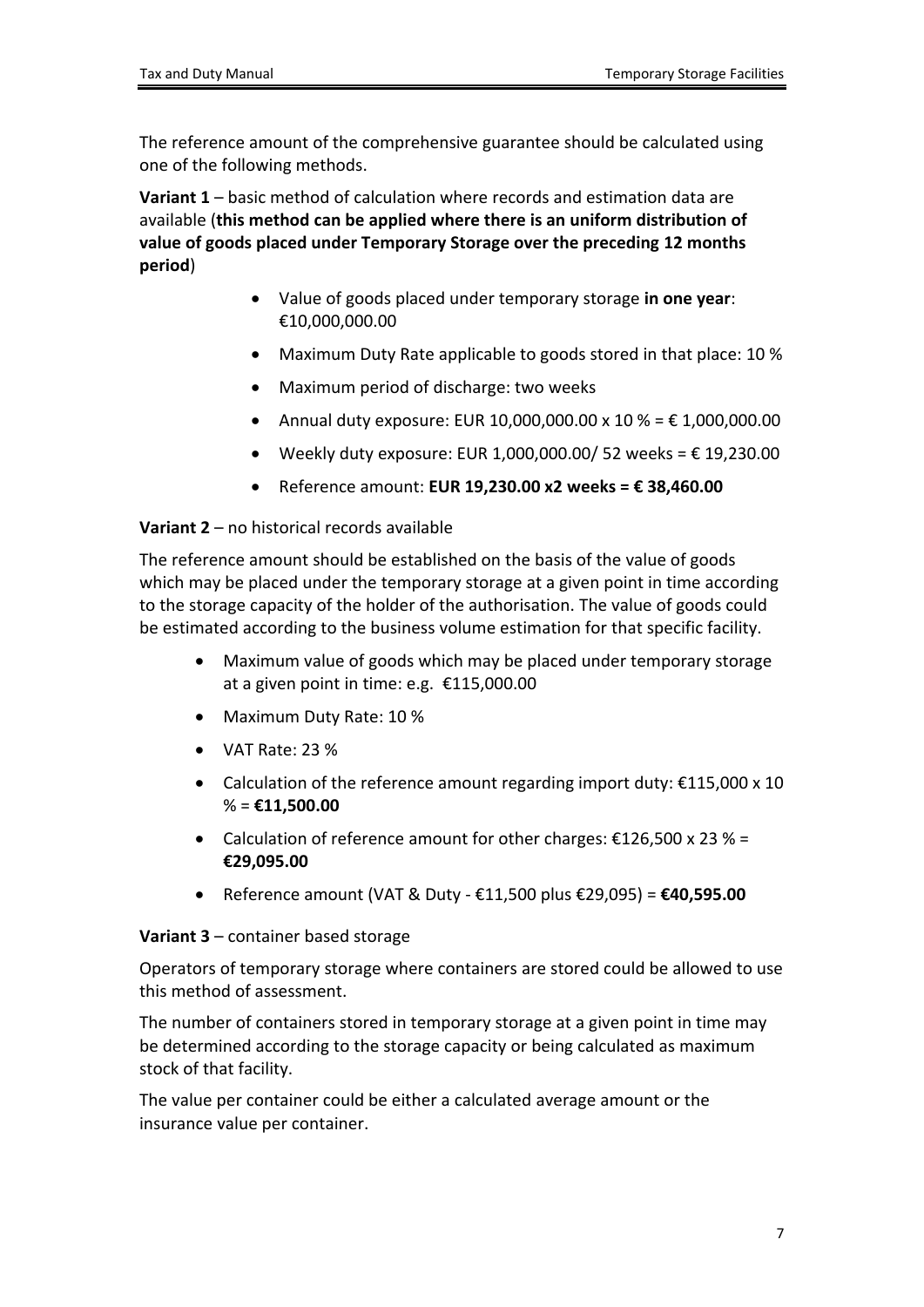- Maximum number of containers stored in temporary storage: no. 1000
- Average amount/Insurance amount per container: EUR €1000.00
- Maximum Duty Rate: 10 %
- Calculation of the reference amount: EUR 1,000,000 x 10 % = **€100,000**

Taking into consideration the examples given above and the types of facilities we have, the calculation given at variant 1 could be used for inland premises and the calculation given at variant 3 could be used for transit sheds.

<span id="page-7-0"></span>2.4 Authorisation involving more than one Member State. (Article 191 IA)

An Authorisation may be issued to a trader who wishes to store goods in more than one Member State. An application for this type of Authorisation is generally submitted in the Member State where the trader's main accounts are held. A company whose main accounts are held in Ireland will apply to the Irish administration to have another Member State or States included in their Irish Authorisation. In the same way a company whose accounts are held in another Member State, but who wishes to store goods in Ireland, will apply to the Customs Authorities in the other Member State to have Ireland included in their Authorisation.

- <span id="page-7-1"></span>2.4.1 Main accounts held in Ireland
	- All applications should be made to Authorisations & Reliefs Unit on the CDS.
	- Authorisations & Reliefs Unit will then forward a copy of the application to the relevant Division/LCD with a request for a report on the suitability of the trader to operate a temporary storage facility. The designated Control Officer in the Division/LCD should process the application as outlined in para 2.2. The designated Control Officer should ensure that any controls required at a local level in any other Member State are clearly established at this stage.
	- The Officer's report should be referred to Authorisations & Reliefs Unit.

The time limit for examination and preparation of the draft authorisation is 30 days. On receipt of a positive recommendation from the Control Officer, Authorisations & Reliefs Unit will prepare a draft Authorisation which is immediately copied to the authorities in the Member State(s) in which a temporary storage facility will be located. This draft will include the controls required by the Irish Administration. The authorities in the Member State(s) involved have 30 days to respond with any objections, if there are no objections or no communication from the Member State(s) by the end of the 30 days the authorisation will issue. If the Member State(s) put forward objections and no agreement is reached within 60 days from the date draft authorisation was communicated, the authorisation shall not be granted.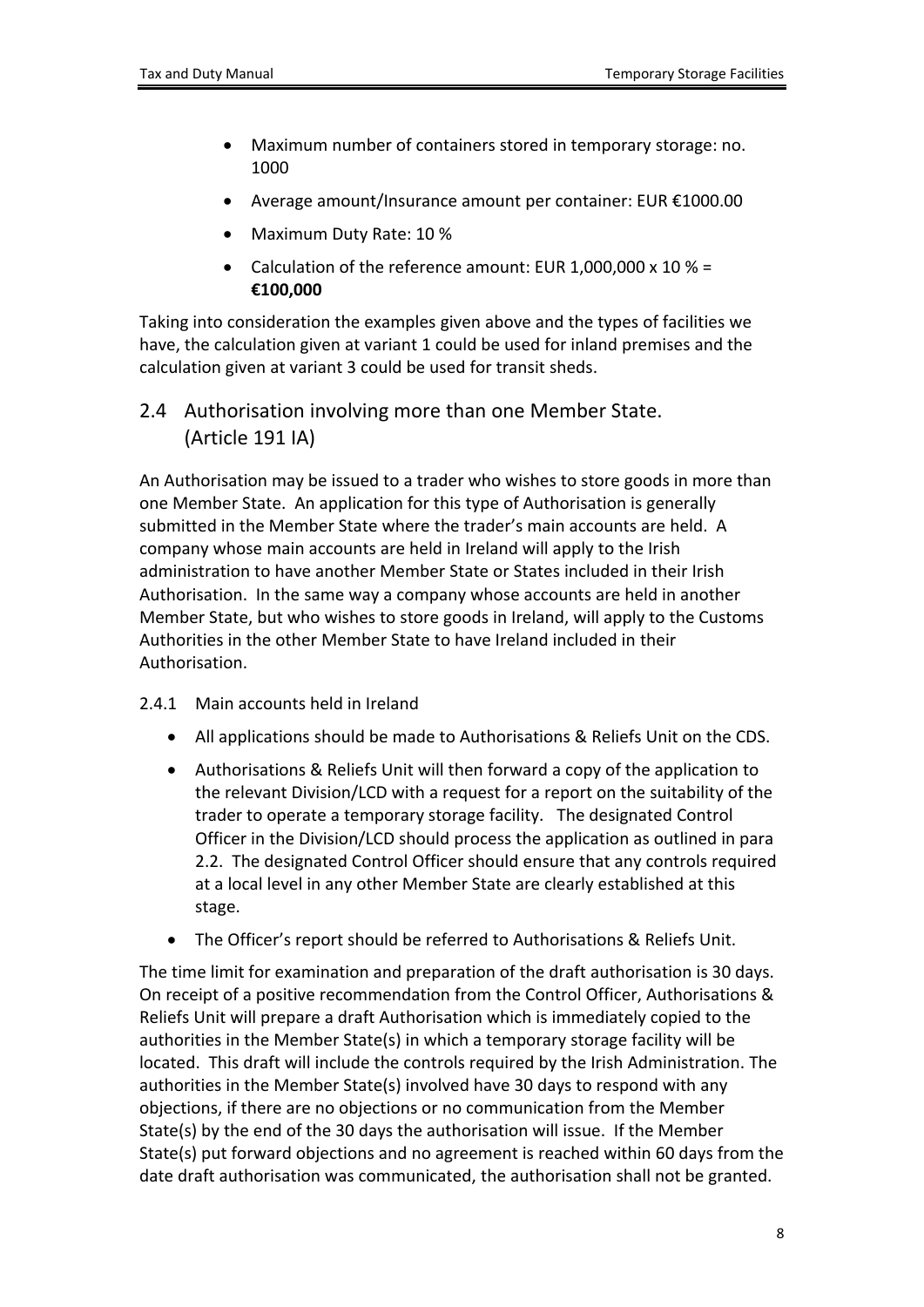- Responsibility for control of the Authorisation rests with the Irish Administration (not withstanding the fact that the goods are also being stored in another Member State).
- Details of stock records and/or any movement of goods, regardless of what MS goods are stored or moved in must be available to the Irish Administration.
- Authorisations & Reliefs Unit will maintain contact with other Administration(s) regarding amendments or other issues throughout the lifetime of the Authorisation.
- <span id="page-8-0"></span>2.4.2 Main accounts held in another Member State
	- In the case of applications (involving Ireland) in other Member States, the draft Authorisation is forwarded by that Member State to Authorisations & Reliefs Unit.
	- This draft is forwarded to the Division-LCD where the Irish trader is based. This draft should be examined in a timely fashion as the Authorisation may be issued by the other Member State if no objection is received within 30 days.
	- The designated Control Officer should contact the trader and arrange a meeting to examine the proposed premises, the accounting procedures used and to explain to the trader their obligations with regard to this Temporary Storage Facility.
	- The Division-LCD may, if they consider it necessary, require that security be put in place with separate conditions agreed in respect of the Irish trader. However, responsibility for control of the Authorisation rests with the issuing Member State. The Division-LCD should liaise with the issuing Member State through Authorisations & Reliefs Unit regarding any necessary controls.
	- On receipt of a positive recommendation from the Division-LCD, Authorisations & Reliefs Unit will inform the other Member State that Ireland has no objection to the issuing of the Authorisation.
	- Authorisations & Reliefs Unit will be kept informed by other Administration(s) regarding any amendments or other issues throughout the lifetime of the Authorisation.

#### <span id="page-8-1"></span>2.5 What goods can be stored in a temporary storage facility?

In general non-Union goods are stored in a temporary storage facility. Where an economic need exists and customs supervision will not be adversely affected, Union goods can be stored in a temporary storage facility. These goods will not be regarded as goods in temporary storage.

Combined storage of Union and non-Union goods in a facility which is authorised as temporary storage facility is possible only where Union goods can be identified.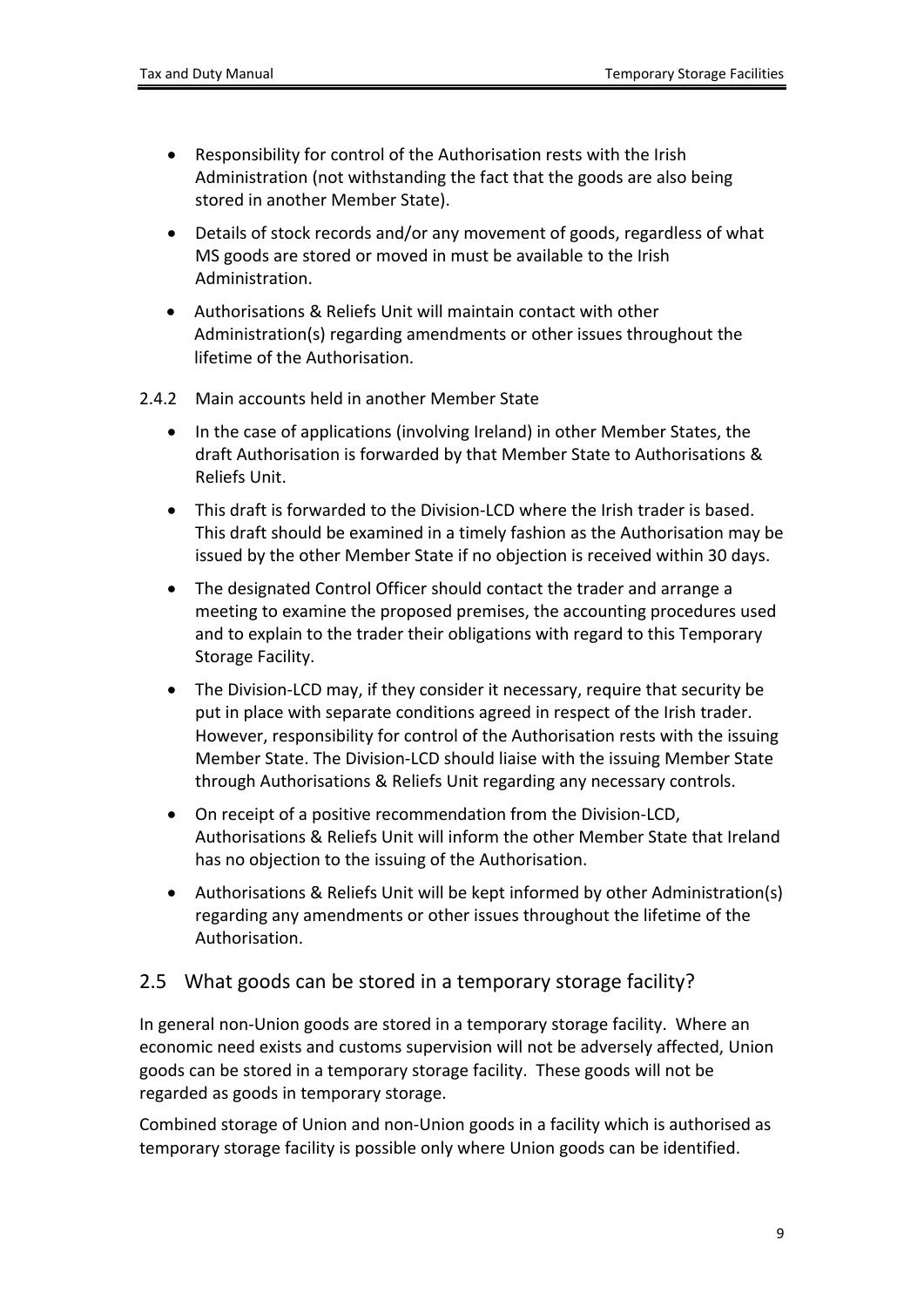### <span id="page-9-0"></span>2.6 How long can goods be stored in a temporary storage facility?

Non-Union goods in a temporary storage facility must be placed under a customs procedure, re-exported or destroyed within 90 days.

## <span id="page-9-1"></span>3 Granting of the Authorisation

#### <span id="page-9-2"></span>3.1 Granting of a new Authorisation

The following are the procedures to be followed:

- Having conducted the pre-approval visit and any additional checks, a report should be prepared by the Control Officer covering all of the points mentioned at para. 2.2 and giving the Officer's recommendation. The Control Officer should also ensure that authorisation for a guarantee is in place. A copy of this report is to be retained on the local file.
- The Control Officer should, where possible, hand deliver the Conditions (Appendix II) to the trader. The trader is required to sign the conditions before the Authorisation issues on CDS.

On receipt of the Control Officer's report recommending approval and the signed conditions the Authorisation is issued by Authorisations & Reliefs Unit through the CDS.

#### <span id="page-9-3"></span>3.2 When does an Authorisation become effective?

An Authorisation will take effect on the date of issue or on any later date specified in the Authorisation.

#### <span id="page-9-4"></span>3.3 Period of validity

There is no limit to the period of validity of a temporary storage facility authorisation.

All current authorisations issued under the Customs Code should be reassessed by 1<sup>st</sup> May 2019, otherwise they will cease effect on that day.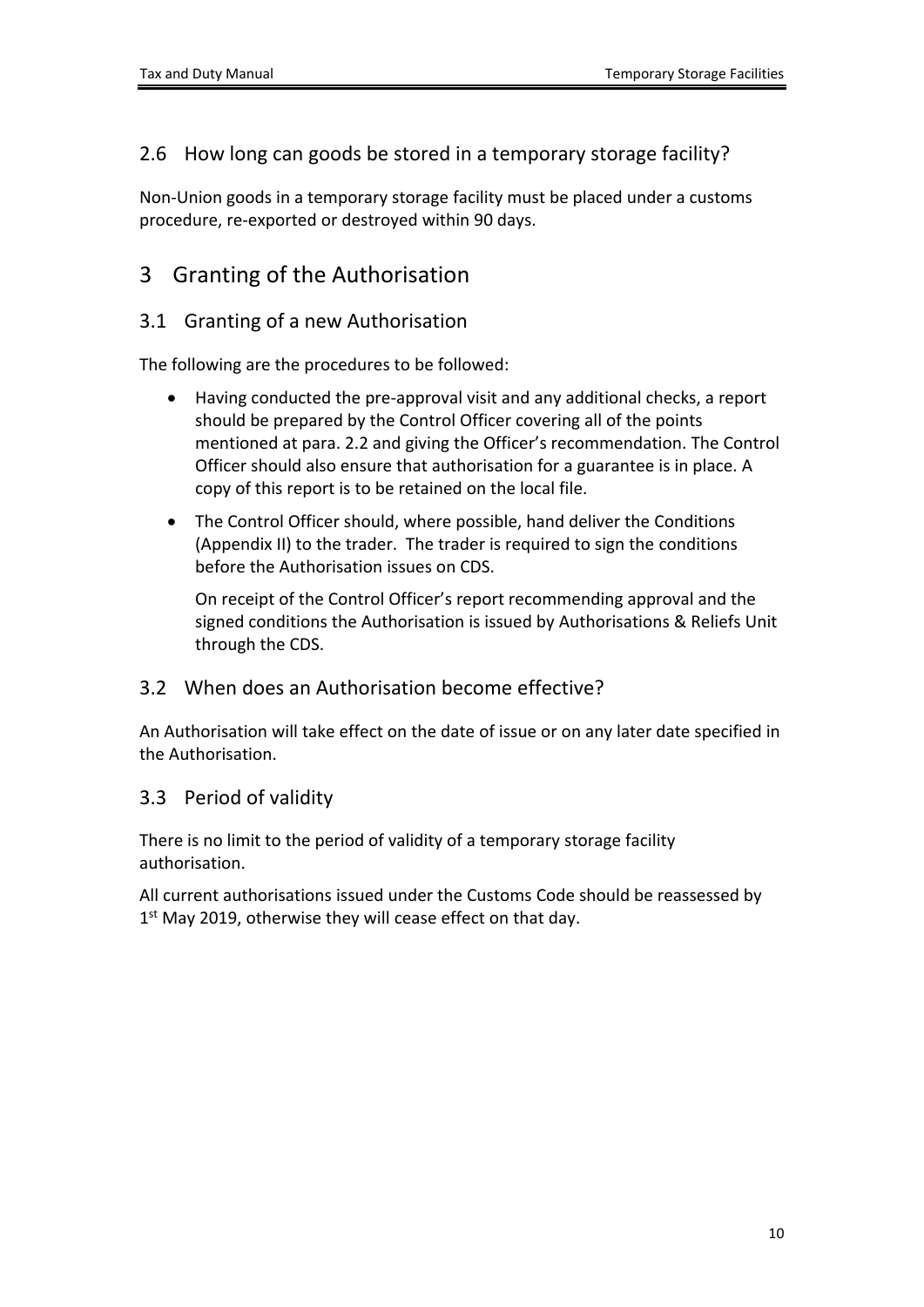### <span id="page-10-0"></span>3.4 What records must the trader maintain?

#### **(Article 148(4) UCC, and 116 DA)**

The trader must maintain records that contain the following information and particulars:

- reference to the relevant temporary storage declaration for the goods stored and reference to the corresponding end of temporary storage;
- the date and particulars identifying the customs documents concerning the goods stored and any other documents relating to the temporary storage of goods;
- identifying numbers, quantity and kinds of packages, usual commercial or technical description of the goods and, where relevant, the identification marks of the container necessary to identify the goods;
- location of goods and particulars of any movement of goods;
- customs status of goods;

forms of handling designed to ensure goods preservation in an unaltered state.

#### <span id="page-10-1"></span>3.5 Monitoring of Authorisation

Control Officers shall monitor the conditions and criteria to be fulfilled by the operator of the approved facilities. They shall also monitor compliance with the obligations resulting from that decision.

### <span id="page-10-2"></span>4 Right to be Heard

Where it is proposed to take a decision not to authorise the temporary storage facility, the applicant must be given an opportunity to express their point of view before the decision is taken.

If this is the case, the Control Officer must inform Authorisations & Reliefs Unit of the grounds on which they intend to base their decision. Authorisations & Reliefs Unit will inform the applicant and the applicant then has 30 days in which to express their point of view. Following the expiry of this period the applicant must be notified of the decision.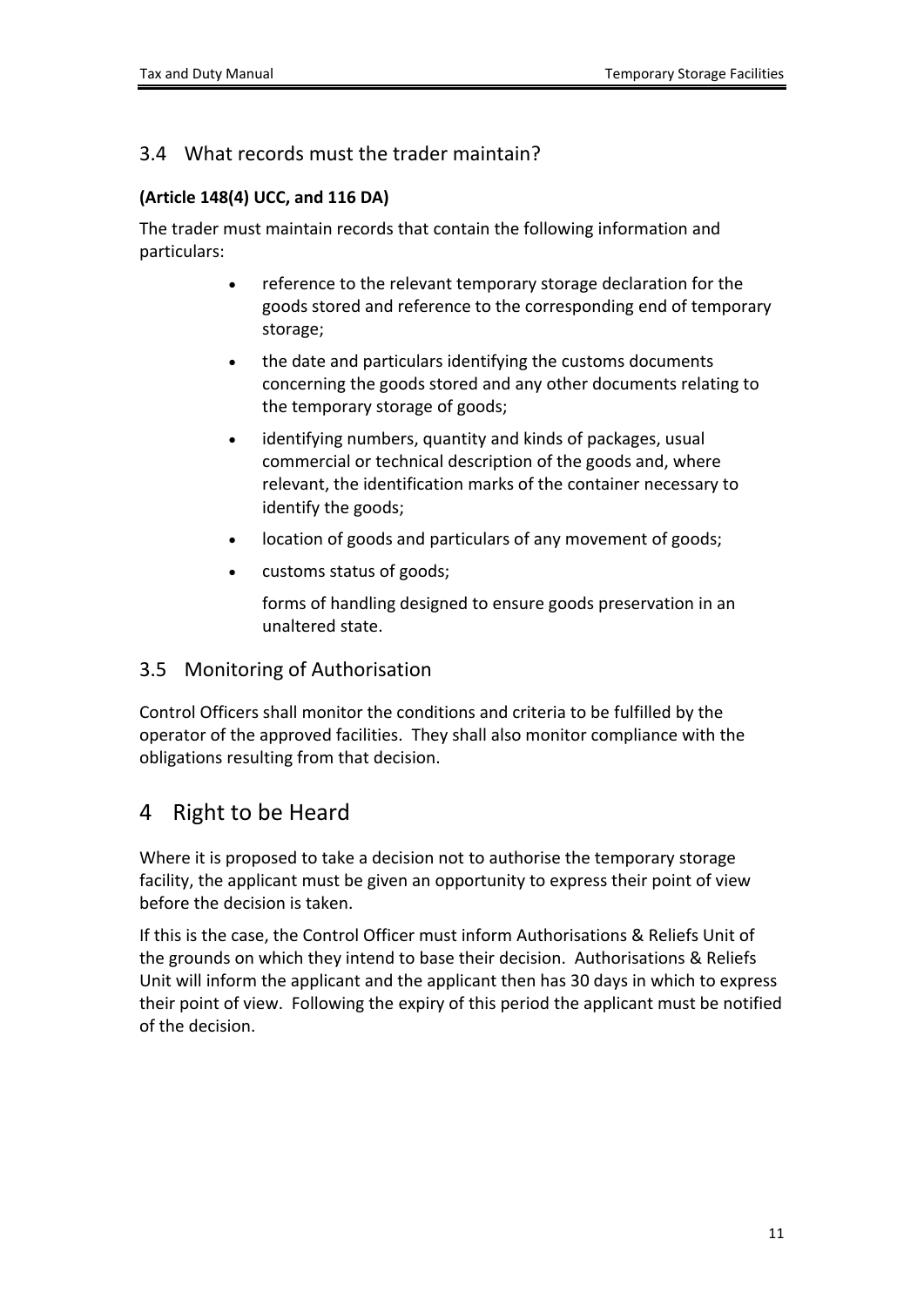## <span id="page-11-0"></span>5 Lodging the Temporary storage declaration

Non-Union goods are in temporary storage from the moment they are presented to customs.

#### **What is a Temporary Storage Declaration (TSD)?**

A TSD or G4 is a customs declaration that places goods into temporary storage. The data requirements are set out in Annex B of the Delegated Regulation (EU) 2015/2446.

### <span id="page-11-1"></span>5.1 Who can lodge the Temporary Storage Declaration (Article 145(3) UCC)?

The TSD must be lodged at the latest at the time of presentation of the goods to customs. It can be lodged by one of the following persons:

- the person who brings the goods into the customs territory of the Union;
- the person in whose name or on whose behalf the person who brings the goods into that territory acts;
- the person who assumes responsibility for the carriage of the goods after they were brought into the customs territory of the Union.

#### **TSF Operators at Ports and Airports**

It is Revenue's expectation that it will be the carrier who will lodge the combined Presentation Notification/Temporary Storage Declaration (combined G3/G4). It is ultimately the responsibility of the TSF authorisation holder to ensure that a TS declaration is lodged for the goods entering their premises.

The TSF authorisation number must be included in DE 2/7 of the combined G3/G4.

The carrier should communicate the MRN (Master Reference Number) of the combined declaration to the TSF Operator.

The TSF Operator (compound operator in the port or transit shed operator in the airport) or carrier should communicate the MRN to the person completing the customs import declaration.

#### **Inland TSF Operators**

Non-Union goods may move under a national transit or simplified transit to a TSF away from the port or airport. On arrival of the goods at the TSF a PN(G3) and a TSD(G4) is required in respect of these goods.

The TSF Operator or their agent should lodge a combined G3/G4 into AIS.

The TSF authorisation number must be included in DE 2/7 of the combined G3/G4.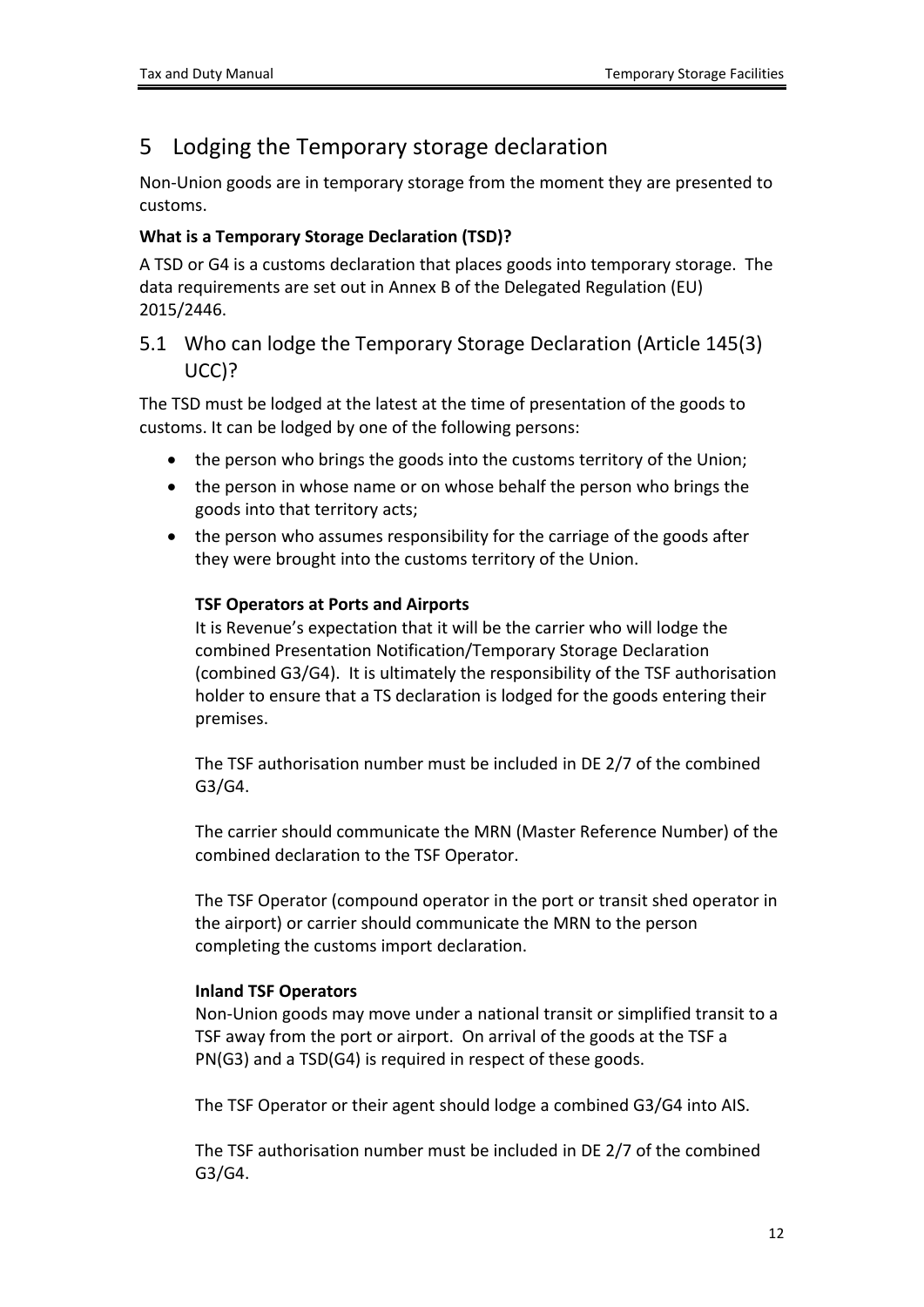### <span id="page-12-0"></span>5.2 Amendment of a TSD

The declarant can, on application, be permitted to amend one or more particulars of the TSD after it has been lodged. The amendment shall not render the declaration applicable to goods other than those it originally covered.

No amendment will be possible after any of the following:

- the person who lodged the declaration has been informed that the goods are to be examined;
- it has been established that particulars of the declaration are incorrect.

#### <span id="page-12-1"></span>5.3 Invalidation of a TSD

Where the goods for which a TSD has been lodged are not presented the declaration must be invalidated by customs upon application by the declarant.

## <span id="page-12-2"></span>6 End of temporary storage of goods

#### <span id="page-12-3"></span>6.1 How is temporary storage of goods ended? (Article 149 UCC)

Non- Union goods in a temporary storage facility must be placed under a customs procedure, re-exported or destroyed within 90 days. Officers must monitor the storage period, as goods not placed under a customs procedure, re-exported or destroyed within 90 days incur a customs debt.

#### <span id="page-12-4"></span>6.2 How are goods released to a customs procedure?

The trader must on releasing goods from temporary storage to a customs procedure complete a customs declaration using the Automated Import System (AIS). They must:

- pay any customs duties and charges where applicable a deferred payment arrangement may be applied;
- record details of the discharge, including details of the MRN etc. in the stock records.

#### <span id="page-12-5"></span>6.3 What is required for goods, which are re-exported?

A re-export notification must be completed in respect of goods being re-exported from a temporary storage facility. Evidence that the goods have left the Union must be kept by the temporary storage operator.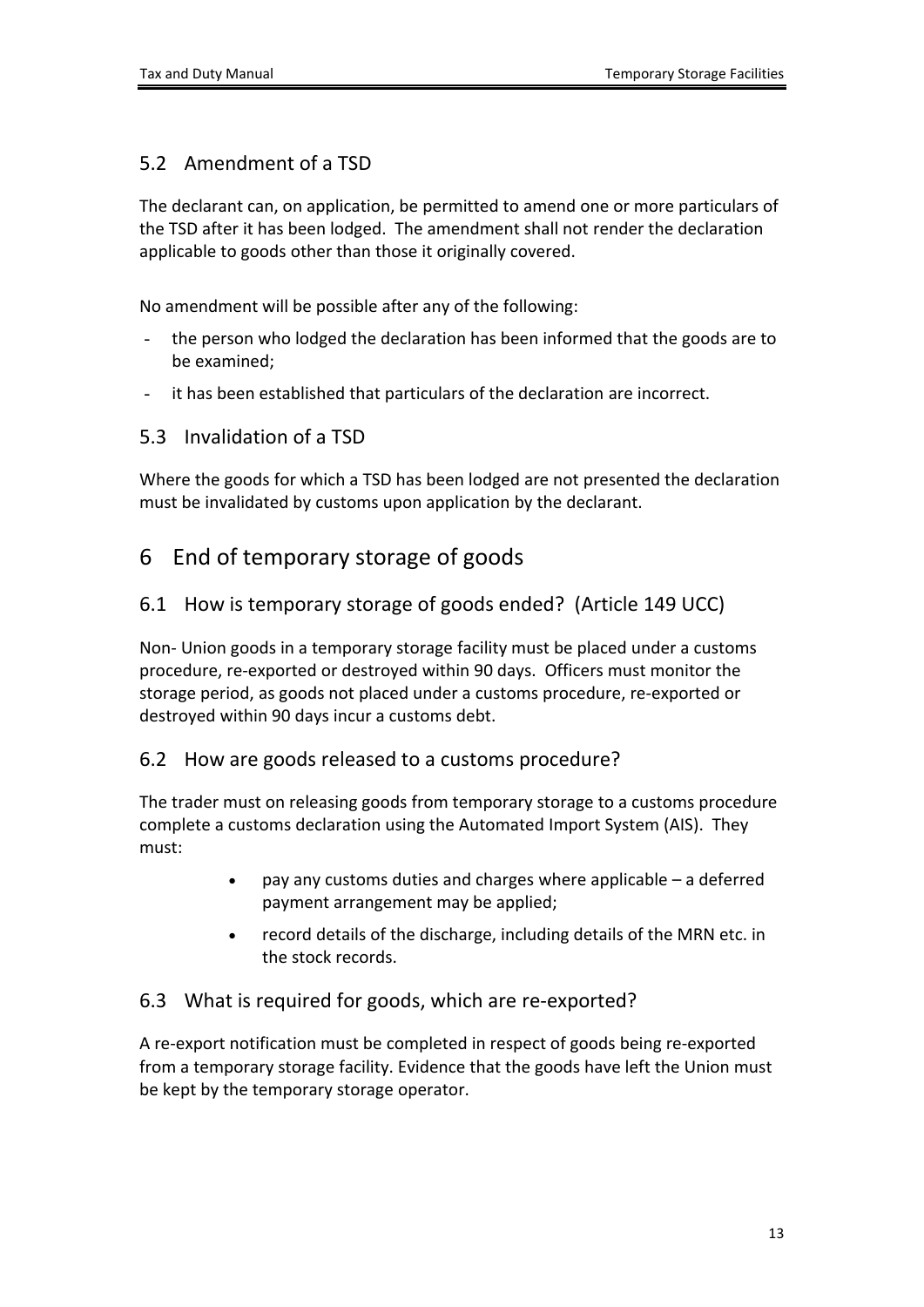### <span id="page-13-0"></span>6.4 Destruction

If the Control Officer is satisfied that the destruction of goods is justified and there are no environmental concerns it may be accepted that temporary storage has been discharged on completion of the destruction. The Control Officer must be informed in advance and given the following details:

- the type of goods concerned;
- the reason for destruction;
- the method of destruction.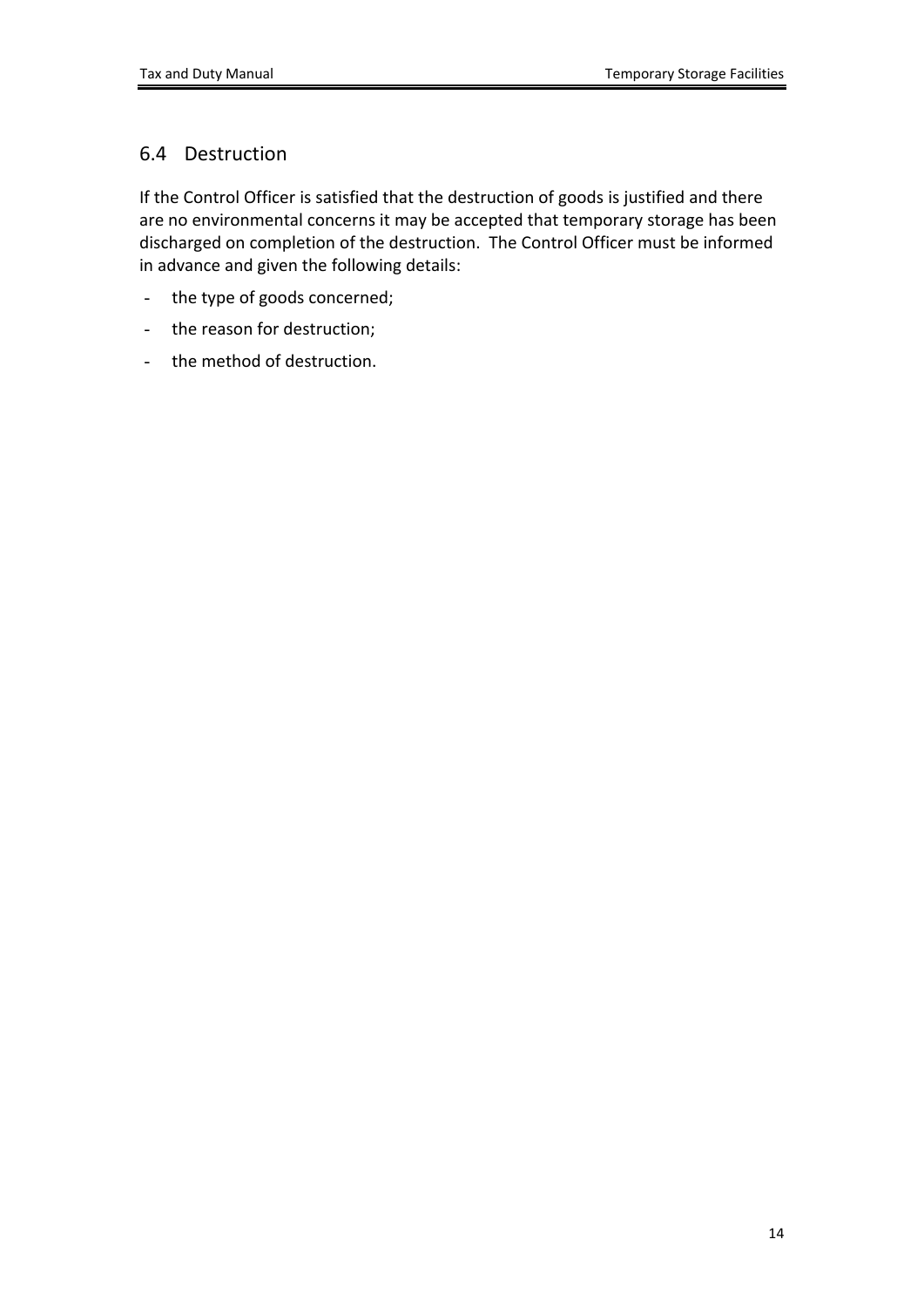# <span id="page-14-0"></span>Appendix I – Legislation governing Authorisation to operate Temporary Storage facilities.

| Applicable provisions under<br>Regulation (EEC) No 2913/92 and<br>Regulation (EEC) No 2454/93                                                                                   | Applicable provisions under the Union<br>Customs Code (952/2013), Delegated<br>Regulation (EU) 2015/2446 and<br>Implementing Regulation (EU) 2015/2447                                                                                      |
|---------------------------------------------------------------------------------------------------------------------------------------------------------------------------------|---------------------------------------------------------------------------------------------------------------------------------------------------------------------------------------------------------------------------------------------|
| Authorisations for the operation of<br>temporary storage facilities<br>Article 51 (1) of Regulation (EEC) No<br>2913/92, Articles 185 to 187a of<br>Regulation (EEC) No 2454/93 | Authorisations for the operation of<br>temporary storage facilities<br>Article 144-152 of the Code (952/2013),<br>Articles 115 to 118 of the Delegated<br>Regulation (EU) 2015/2446 and Article 191-<br>193 of Implementing Regulation (EU) |
|                                                                                                                                                                                 | 2015/2447                                                                                                                                                                                                                                   |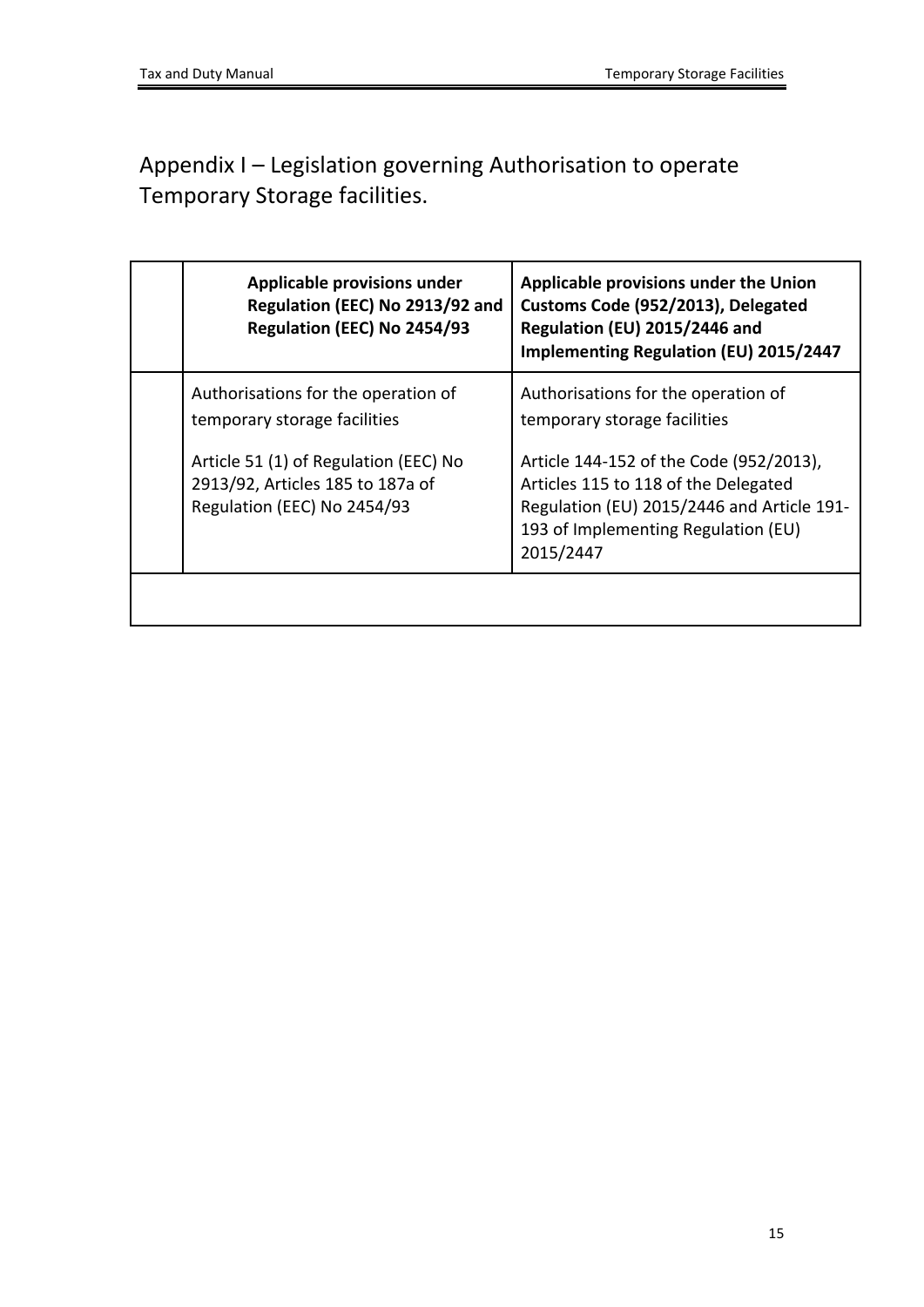# <span id="page-15-0"></span>Appendix II –Conditions relating to the granting of approval of Temporary Storage

#### **In particular the Temporary Storage applicant must:**

- **1** comply with the provisions of:
	- the Union Customs Code to EU Council Regulation 952/2013
	- the Delegated Act; Commission Regulation (EC) No. 2015/2446
	- the Implementing Act; Commission Regulation (EC) No. 2015/2447
	- and the Transitional Delegated Act: Commission Regulation (EC) No. 2016/341
- **2** be established in the customs territory of the Union;
- **3** provide the necessary assurance of the proper conduct of the operation;
- **4** provide a Comprehensive Guarantee/Waiver to the reference amount of € (which will be subject to review), as security for any import duty and other charges. due on all uncleared goods while they remain at the temporary storage facility and accept responsibility for payment of all charges on any missing goods when there is no evidence of official custom clearance;
- **5** allow customs authorities to be able to exercise customs supervision without having to introduce administrative arrangements which are disproportionate to the economic needs involved;
- **6** ensure that a Presentation Notification(G3) and a Temporary Storage Declaration(G4) are lodged in AIS for all goods when they arrive into the TSF;
- **7** quote the authorisation number allocated in D/E 2/7 (identification of Warehouse) of the G4;
- **8** keep appropriate records in a form approved by the customs authorities. The records shall contain the information and the particulars which enable customs authorities to supervise the operation of the temporary storage facility, in particular with regard to the identification of goods stored, their customs status and their movements;
- **9** not have committed any serious infringement or repeated infringement of customs legislation and taxation rules, including no record of serious criminal offences relating to his or her activity;
- **10** provide secure premises that will hold only those goods declared or specified;
- **11** inform customs authorities of any issue arising after the status as a Temporary Storage facility is granted that may influence its continuation or content;